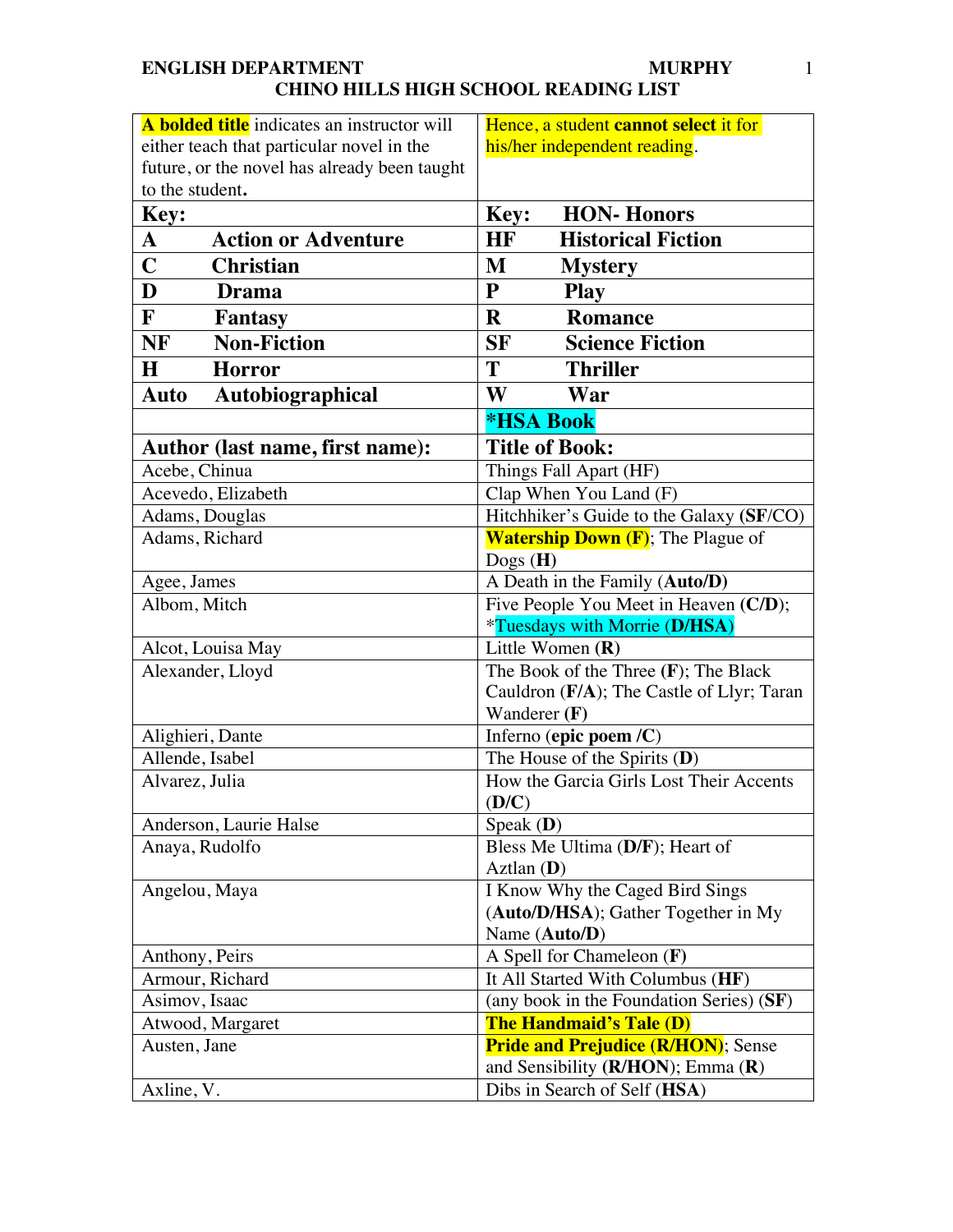| Baldwin, James                                        | Go Tell it on the Mountain (semi-        |
|-------------------------------------------------------|------------------------------------------|
|                                                       | autobiographical)                        |
| Barrett, William                                      | Lilies of the Field $(C/D)$              |
| Beckett, Samuel                                       | Waiting for Godot $(D)$                  |
| Bell, Christine                                       | The Perez Family $(D)$                   |
| "Beowulf poet"                                        | <b>Beowulf (A)</b>                       |
| Bidier, J                                             | The Romance of Tristan and Iseult (R/D)  |
| Bohnam, F                                             | Durango Street (D)                       |
| Bolles, Nelson                                        | What Color is Your Parachute? For Teens  |
| (This book is a part of a series. There are books for |                                          |
| adults; please read the version for teens)            |                                          |
| Boulle, P                                             | The Bridge Over the River Kwai $(W)$     |
| Boyd, Todd                                            | Am I Black enough for you? Popular       |
|                                                       | Culture from The Hood and Beyond (NF)    |
| Bradbury, Ray                                         | The Martian Chronicles (SF); The         |
|                                                       | Illustrated Man (SF- short stories);     |
|                                                       | Something Wicked This Way Comes          |
| Bronte, Charlotte                                     | Jane Eyre (R/HON)                        |
| Bronte, Emily                                         | Wuthering Heights (R/HON)                |
| Brown, Dan                                            | Angels and Demons (T); The Da Vinci      |
|                                                       | Code $(T)$ ; The Lost Symbol $(T)$       |
| Brown, Dee                                            | Bury My Heart at Wounded Knee (HF)       |
| Buck, Pearl S.                                        | The Good Earth (HF/D)                    |
| Bunyan, John                                          | Pilgrim's Progress (C)                   |
| Burgess, Anthony                                      | A Clockwork Orange (SF)                  |
| Burns, Olivia Ann                                     | Cold Sassy Tree (D)                      |
| Bush, George W.                                       | Decision Points (NF)                     |
| Camus, Albert                                         | <b>The Stranger (T or D)</b>             |
| Card, Orson Scott                                     | Ender's Game (SF/A)                      |
| Carson, Rachel                                        | *Silent Sprint (NF/HSA)                  |
| Carter, Forrest                                       | The Education of Little Tree (D)         |
| Cather, Willa                                         | My Antonia (HF); O'Pioneer               |
| Cervantes, Miguel de                                  | Don Quixote (A)                          |
| Chaucer, Geoffrey                                     | <b>Canterbury Tales (comedy)</b>         |
| Chekhov, Anton                                        | The Cherry Orchard $(P)$ ; The Three     |
|                                                       | Sisters $(P)$                            |
| Chopin, Kate                                          | The Awakening $(D)$                      |
| Christie, Agatha                                      | And Then There were None $(M)$ ; Death   |
|                                                       | on the Nile $(M)$ ; Murder on the Orient |
|                                                       | Express $(M)$                            |
| Cisneros, Sandra                                      | <b>House on Mango Street (D)</b>         |
| Clarke, Arthur                                        | 2001: Space Odyssey (SF); Childhood's    |
|                                                       | End(SF)                                  |
| Clavell, James                                        | Shogun $(HF)$                            |
| Clark, Walter                                         | The Oxbow Incident $(D)$                 |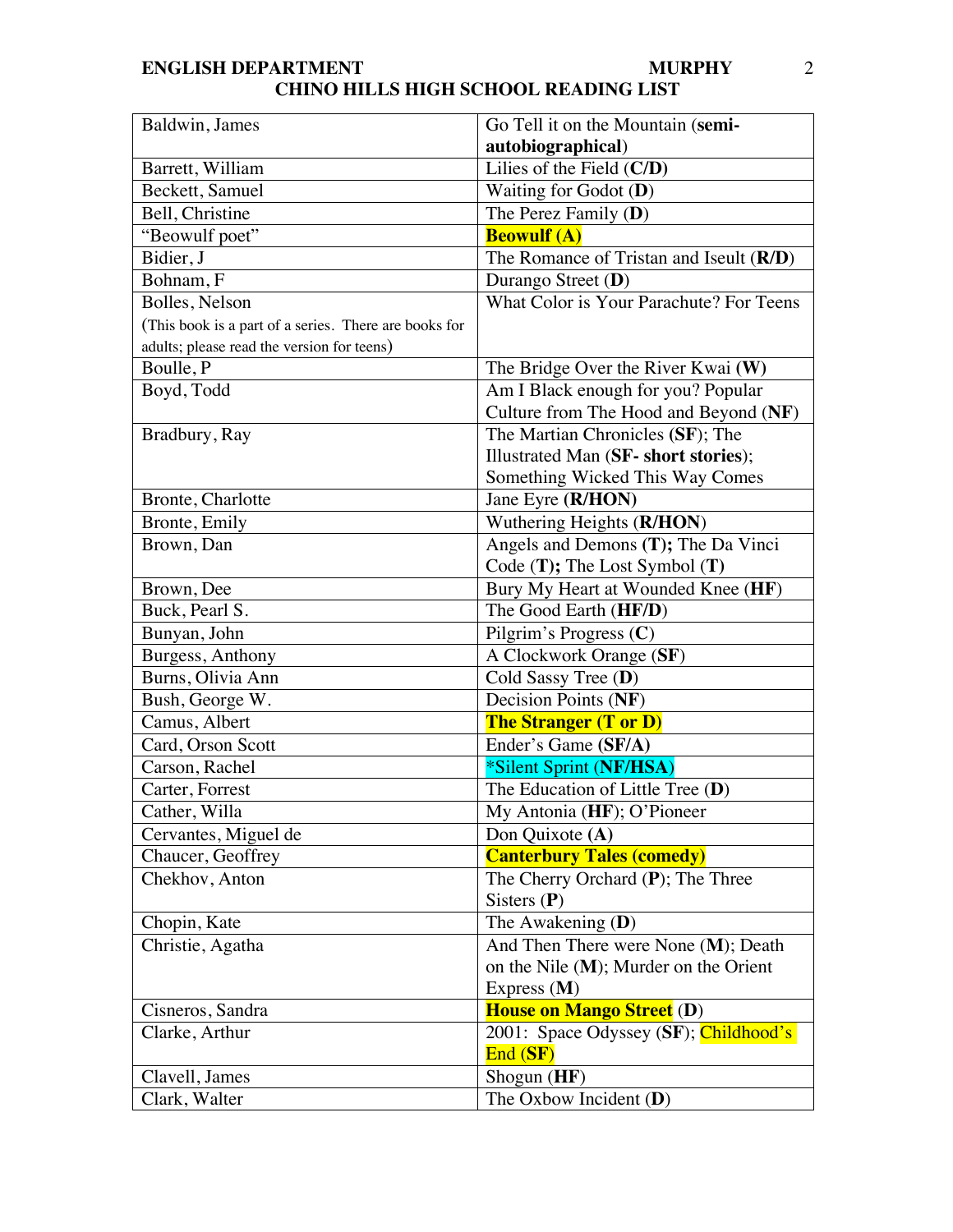| Conrad, Joseph       | <b>Heart of Darkness (D/A)</b> ; Nostromo (D) |
|----------------------|-----------------------------------------------|
|                      | $(A)$ ; Lord Jim $(A)$                        |
| Cooper, James        | The Last of the Mohicans $(A/R)$              |
| Cormier, R.          | The Chocolate War $(D)$ ; I Am the            |
|                      | Cheese $(D)$                                  |
| Courtney, Bryce      | The Power of One $(D)$                        |
| Crane, Stephen       | The Red Badge of Courage (W)                  |
| Crichton, Michael    | Jurassic Park (D/SF); Rising Sun (T); The     |
|                      | Andromeda Strain (D/SF)                       |
| Dante, Alighieri     | The Inferno $(C)$                             |
| Danziger, Paula      | Can You Sue Your Parents for                  |
| Danziger (continued) | Malpractice (D); The Divorce                  |
|                      | Express $(D)$                                 |
| Defoe, Daniel        | Robinson Crusoe (A)                           |
| Dickens, Charles     | David Copperfield (D); Oliver Twist;          |
|                      | Hard Times; <b>A Tale of Two Cities</b>       |
|                      | (R/HON); Great Expectations (D/HON)           |
| Dizenzo, Patricia    | Phoebe $(D)$ ; Why Me? The Story of           |
|                      | Jenny $(D)$                                   |
| Dorris, Michael      | Yellow Raft on Blue Water (D)                 |
| Dostoevsky, Fyodor   | Crime and Punishment (D); The Brothers        |
|                      | Karamozov; The Idiot (D/T)                    |
| Douglas, Frederick   | Narrative of the Life of Frederick            |
|                      | Douglass (auto)                               |
| Doyle, Arthur Conan  | The Hound of the Baskervilles; (any book      |
|                      | in the Sherlock Holmes series) (M)            |
| Dumas, Alexander     | The Count of Monte Cristo (A); The            |
|                      | Three Musketeers (A)                          |
| DuMaurier, Daphne    | Rebecca $(R/D)$                               |
| Eliot, George        | Adam Bede (D/R); Middlemarch; Silas           |
|                      | Marner (C/D)                                  |
| Ellison, Ralph       | Invisible Man $(D)$                           |
| Emerson, Ralph Waldo | (collected essays); Self-Reliance (HON)       |
| Esquivel, Laura      | Like Water for Chocolate $(D/F)$              |
| Euripides            | Medea $(P/D)$                                 |
| Faulkner, William    | Intruder in the Dust (D); As I Lay Dying;     |
|                      | Light in August; The Sound and                |
|                      | the Fury $(D)$                                |
| Fast, Howard         | April Morning (W)                             |
| Ferber, Edna         | Cimarron (HF); Show Boat (HF)                 |
| Fitch, Janet         | *White Oleander (D/HSA)                       |
| Fitzgerald, F. Scott | The Great Gatsby (D/R)                        |
| Flaubert, Gustave    | Madame Bovary (D)                             |
| Forester, C.S.       | The African Queen (W/A)                       |
| Forester, E.M.       | A Passage to India (HF)                       |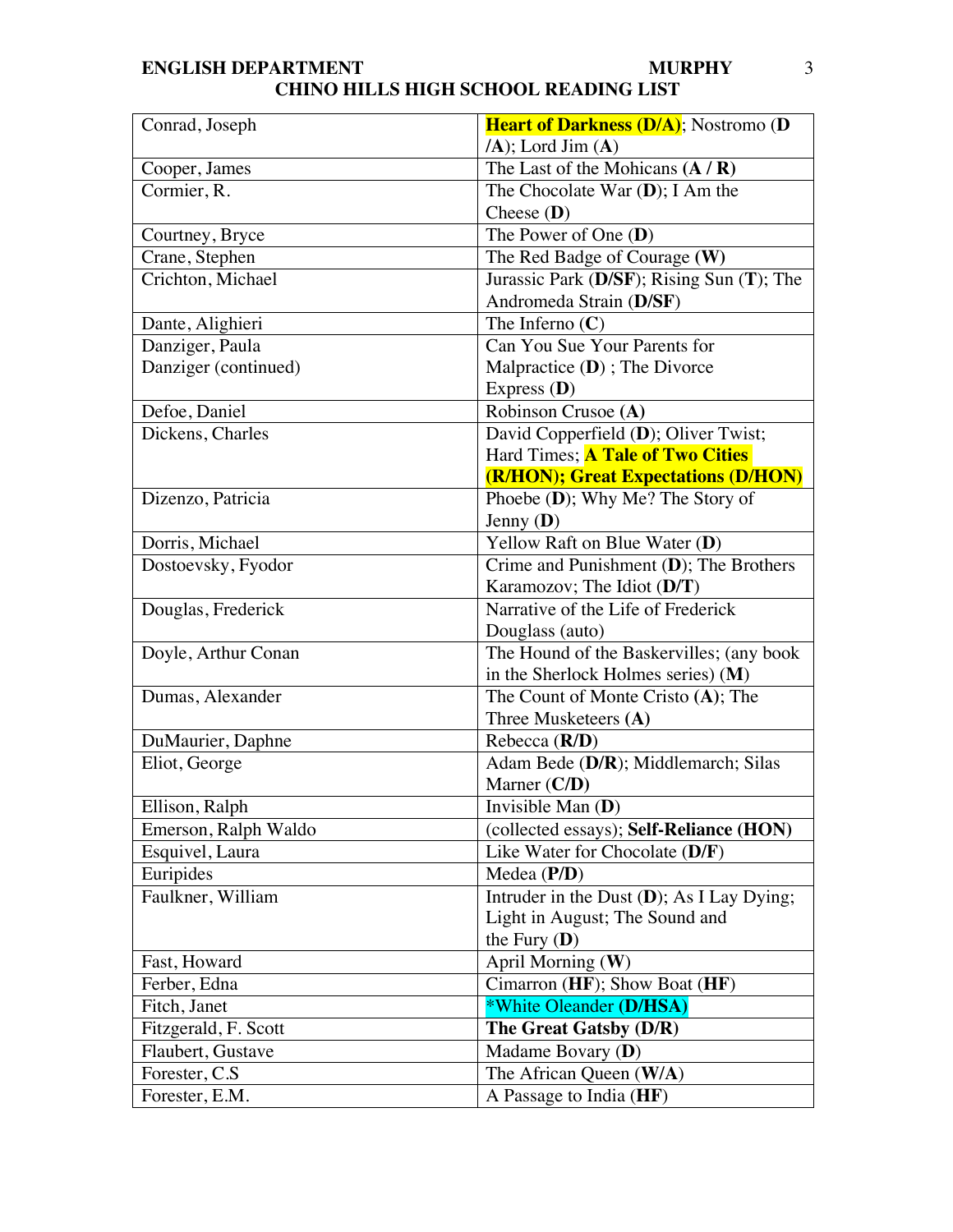| Fowles, John                       | The French Lieutenant's Woman (D); The<br>Magus $(R/D)$ |
|------------------------------------|---------------------------------------------------------|
| Frank, Pat                         | Alas, Babylon (W)                                       |
| Gaines, Ernest (biography)         | The Autobiography of Miss Jane Pittman                  |
|                                    | (Auto)                                                  |
| Galsworthy, John                   | The Forsyth Saga (D)                                    |
| Golding, William                   | <b>Lord of the Flies</b> (A)                            |
| Goldsmith, Oliver                  | The Vicar of Wakefield (D); She Stoops                  |
|                                    | to Conquer $(P)$                                        |
| Griffen, John Howard               | <b>Black Like Me (non-fiction)</b>                      |
| Grisham, John                      | The Firm $(T)$ ; Rainmaker $(T)$ ; A Time to            |
|                                    | Kill $(T)$ ; Runaway Jury $(T)$                         |
| Green, John                        | <i><b>*The Fault in our Stars (D/R/HSA)</b></i>         |
| Greene, Graham                     | The Power and the Glory $(C)$                           |
| Gunther, John                      | Death Be Not Proud (philosophical)                      |
| Greenberg, Joanne (pen name—Hannah | *I Never Promised You a Rose Garden                     |
| Green)                             | (D; semi-autobiographical/HSA)                          |
| Haley, Alex                        | Roots $(HF)$                                            |
| Hamilton, Edith // McGraw Hill     | <b>Mythology Timeless Tales (F)</b> or                  |
|                                    | <b>Mythology and You (F)</b>                            |
| Hansberry, Lorraine                | Raisin in the Sun $(P)$                                 |
| Hardy, Thomas                      | The Return of the Native $(D)$ ; Jude the               |
|                                    | Obscure (D); Tess of the D'Urbervilles                  |
| Hawthorne, Nathaniel               | The Scarlet Letter $(R)$ ; House of the                 |
|                                    | Seven Gables (H)                                        |
| Heinlein, Robert A.                | Stranger in a Strange Land (SF)                         |
| Heller, Joseph                     | Catch 22 $(W)$                                          |
| Hemingway, Ernest                  | A Farwell to Arms; For Whom the Bell                    |
|                                    | Tolls ( $W/R$ ); The Sun Also Rises (D);                |
|                                    | The Old Man and the Sea (A)                             |
| Herbert, Frank                     | Dune (SF); Dune Messiah (SF); Children                  |
|                                    | of Dune (SF); God Emperor Dune (SF);                    |
|                                    | Heretics of Dune (SF); Chapterhouse:                    |
|                                    | Dune $(SF)$                                             |
| Hersey, John {non-fiction}         | Hiroshima $(W)$                                         |
| Hesse, Herman                      | Siddhartha (religion-Buddhism); Damian                  |
|                                    | (D); Beneath the Wheel (D); Steppenwolf                 |
|                                    | (eastern mysticism)                                     |
| Heyerdahl, Thor                    | Kon-Tiki (Auto)                                         |
| Hillerman, Tony                    | Skin Walker (M); Coyote Waits (M);                      |
|                                    | Skelton Man (M)                                         |
| Homer                              | The Iliad (A); The Odyssey (A)                          |
| Hosseini, Khaled                   | <b>The Kite Runner (Historical Fiction)</b>             |
| Houston, Jeanne Wakatsuki          | <b>Farewell to Manzanar (NF - historical</b>            |
|                                    | narrative)                                              |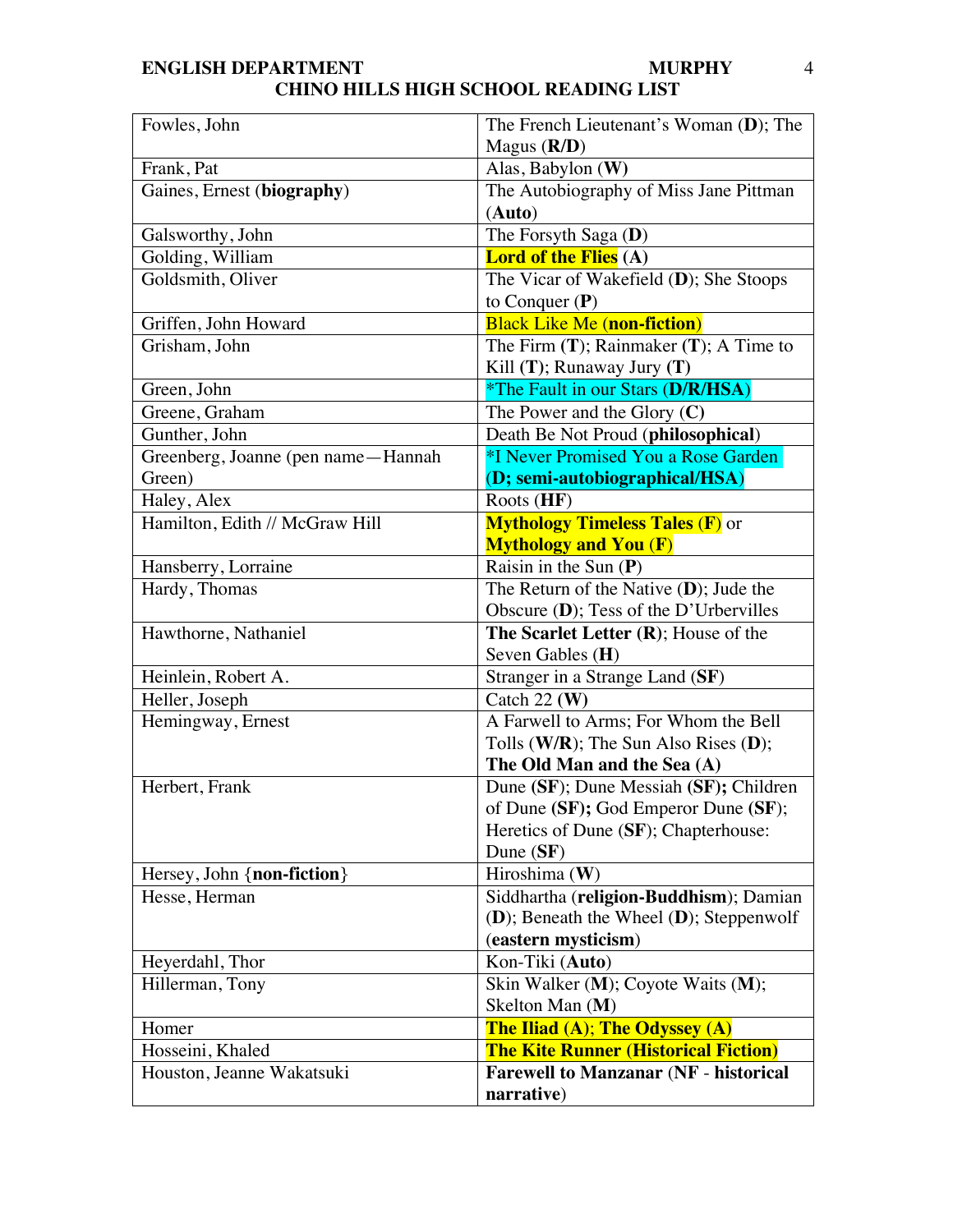| Hudson, William Henry       | Green Mansions $(A/R)$                       |
|-----------------------------|----------------------------------------------|
| Hugo, Victor                | Les Miserable $(D/R)$ ; The Hunchback of     |
|                             | Notre Dame $(D/R)$                           |
| Hughes, Dean                | Soldier Boys (HF / W)                        |
| Hunt, Irene                 | The Lottery Rose (D)                         |
| Hurston, Zora Neale         | Their Eyes Were Watching God (D); Dust       |
|                             | Tracks on the Road (Auto)                    |
| Huxley, Aldous              | <b>Brave New World (SF)</b>                  |
| Ibsen, Henrik               | <b>The Doll's House (P)</b>                  |
| Jauhar, Sandeep             | *Intern: A Doctor's Initiation (NF/HSA)      |
| Joyce, James                | Portrait of the Artist as a Young Man        |
|                             | (semi-autobiographical/HON)                  |
| James, Henry                | Daisy Miller $(R)$ ; The Turn of the Screw   |
|                             | (T/H)                                        |
| Kafka, Franz                | The Metamorphosis $(F)$                      |
| Kamler, Kenneth             | *Surviving the Extremes: A Doctor's          |
|                             | Journey to the Limits of Human               |
|                             | <b>Endurance (NF/HSA)</b>                    |
| Kawabata, Yasunari          | The Snow Country $(R)$                       |
| Kaufman, Bel                | Up the Down Staircase (a collection of       |
|                             | letters, skits, dialogue, etc. --about       |
|                             | teaching; not a traditional novel)           |
| Keneally, Thomas            | Schlindler's List (W)                        |
| Kesey, Ken                  | *One Flew over the Cuckoo's Nest             |
|                             | (D/HSA)                                      |
| Kingsolver, Barbara         | The Bean Trees (D); The Poisonwood           |
|                             | <b>Bible (A/D)</b>                           |
| King, Stephen               | The Green Mile $(T/H)$ ; The Shining $(H)$ ; |
|                             | The Dead Zone $(T)$ ; Storm of the Century   |
|                             | (T/H); Dream Catcher (H)                     |
| Kingston, Maxine Hong       | Woman Warrior (fictional memoir);            |
|                             | China Men (biography)                        |
| Kipling, Rudyard            | Captains Courageous (A); Kim (D)             |
| Kafka, Franz                | The Metamorphosis (D); The Penal             |
|                             | Colony (short story); The Trial $(T)$        |
| Kennedy, John F.            | Profiles in Courage (biography)              |
| Knowles, John               | A Separate Peace (D)                         |
| Koestler, Arthur            | Darkness at Noon (HF)                        |
| Koppel, Ted                 | *Lights Out: A Cyberattack, A Nation         |
|                             | Unprepared, Surviving the Aftermath          |
|                             | (NF/HSA)                                     |
| Krakauer, Jon {non-fiction} | Into Thin Air {non-fiction); Under the       |
|                             | Banner of Heaven {non-fiction-Mormon         |
|                             | religion}; Into the Wild (NF)                |
| La Farge, Oliver            | Laughing Boy $(D)$                           |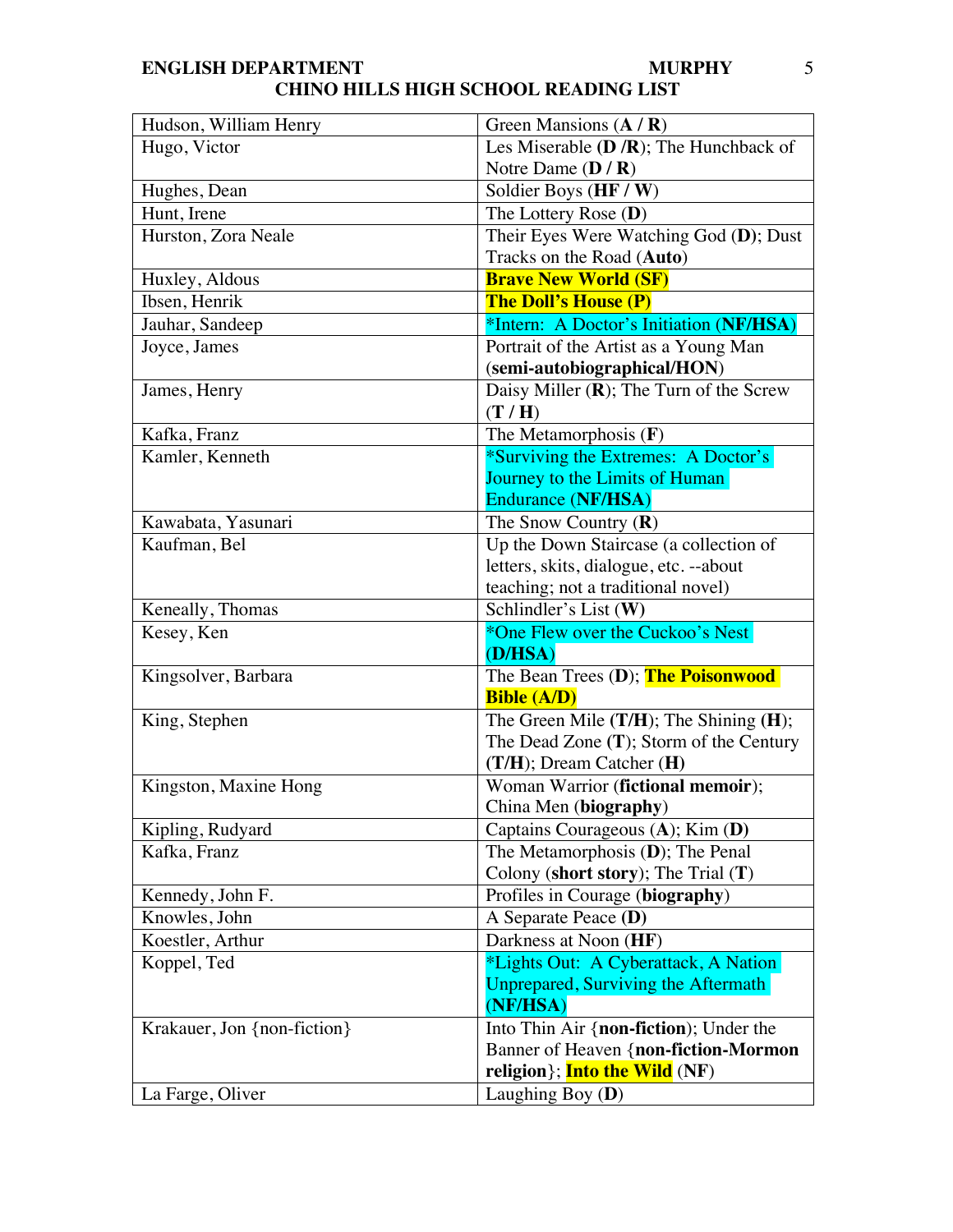| Lawrence, D.H.                   | Sons and Lovers $(D/R)$                        |
|----------------------------------|------------------------------------------------|
| Lawrence, Jerome and Robert Lee  | <b>Inherit the Wind (P)</b>                    |
| Lee, Gus                         | <b>China Boy (autobiographical fiction)</b>    |
| Lee, Harper                      | <b>To Kill A Mockingbird (D)</b>               |
| La Haye, Tim and Jerry Jenkins   | Left Behind $(C)$ ; Tribulation Force $(C)$ ;  |
|                                  | Nicolae $(C)$ ; Soul Harvest $(C)$ ; Apollyon  |
|                                  | $(C)$ ; Assassins $(C)$ ; The Indwelling $(C)$ |
| Le Guin, Ursula                  | <b>A Wizard of Earthsea (F)</b>                |
| Levenkron, Steven                | The Best Little Girl in the World $(D)$        |
| Lewis, C.S.                      | The Screwtape Letters $(C)$                    |
| Levitt, Steven & Dubner, Stephen | <i>*Freakonomics (NF/HSA);</i>                 |
|                                  | *Superfreakonomics (NF/HSA)                    |
| Lewis, Sinclair                  | Babbit (D); Main Street (D/HON)                |
| Malamud, Bernard                 | The Assistant $(D)$ ; The Natural $(D)$        |
| Mallory, Sir Thomas              | Le Morte d'Arthur (A)                          |
| Mann, Thomas                     | Magic Mountain $(D)$ ; Death in Venice $(D)$   |
| Manzoor, Sarfraz                 | Greetings from Bury Park (a Memoir)            |
| Marin, Natasha                   | Black Imagination: Black Voices on             |
|                                  | Black Futures (it is a collection of notes     |
|                                  | about the Black experience in the U.S.)        |
| Marlow, Christopher              | Dr. Faustus $(P)$                              |
| Maugham, Somerset                | Of Human Bondage (D); The Razor's              |
|                                  | Edge $(D)$                                     |
| Melville, Herman                 | Billy Budd; Moby Dick (A/HON)                  |
| Markandaya, Kamala               | Nectar in a Sieve $(D)$                        |
| Marquez, Gabriel Garcia          | One Hundred Years of Solitude (D)              |
| Marshall, Catherine              | Christy $(D)$                                  |
| Martin, Walter (C.S. Lewis)      | Screwtape Writes Again (C)                     |
| Mazer, Norma Fox                 | After the Rain $(D)$                           |
| McCall Smith, Alexander          | <b>Blue Shoes and Happiness</b>                |
| McCullers, Carson                | The Heart is a Lonely Hunter (D);              |
|                                  | Member of the Wedding $(D)$                    |
| McCullough, Colleen              | The Thorn Birds $(R/D)$                        |
| Meir, Golda                      | My Life (biography)                            |
| Michener, James                  | Alaska (HF); Hawaii (HF); Mexico (HF)          |
| Miller, Arthur                   | <b>Death of a Salesman (P);</b>                |
|                                  | <b>The Crucible (P)</b>                        |
| Milton, John                     | Paradise Lost (epic poem / C/HON)              |
| Min, Anchee                      | Katherine (R); Empress Orchid (HF);            |
|                                  | Wild Ginger (HF); The Last Empress             |
|                                  | (HF); The Cooked Seed                          |
|                                  | (Autobiography)                                |
| Mishima, Yukio                   | The Sailor Who Fell From Grace to the          |
|                                  | Sea $(D/R)$                                    |
| Mitchell, Margaret               | Gone With the Wind $(R / W)$                   |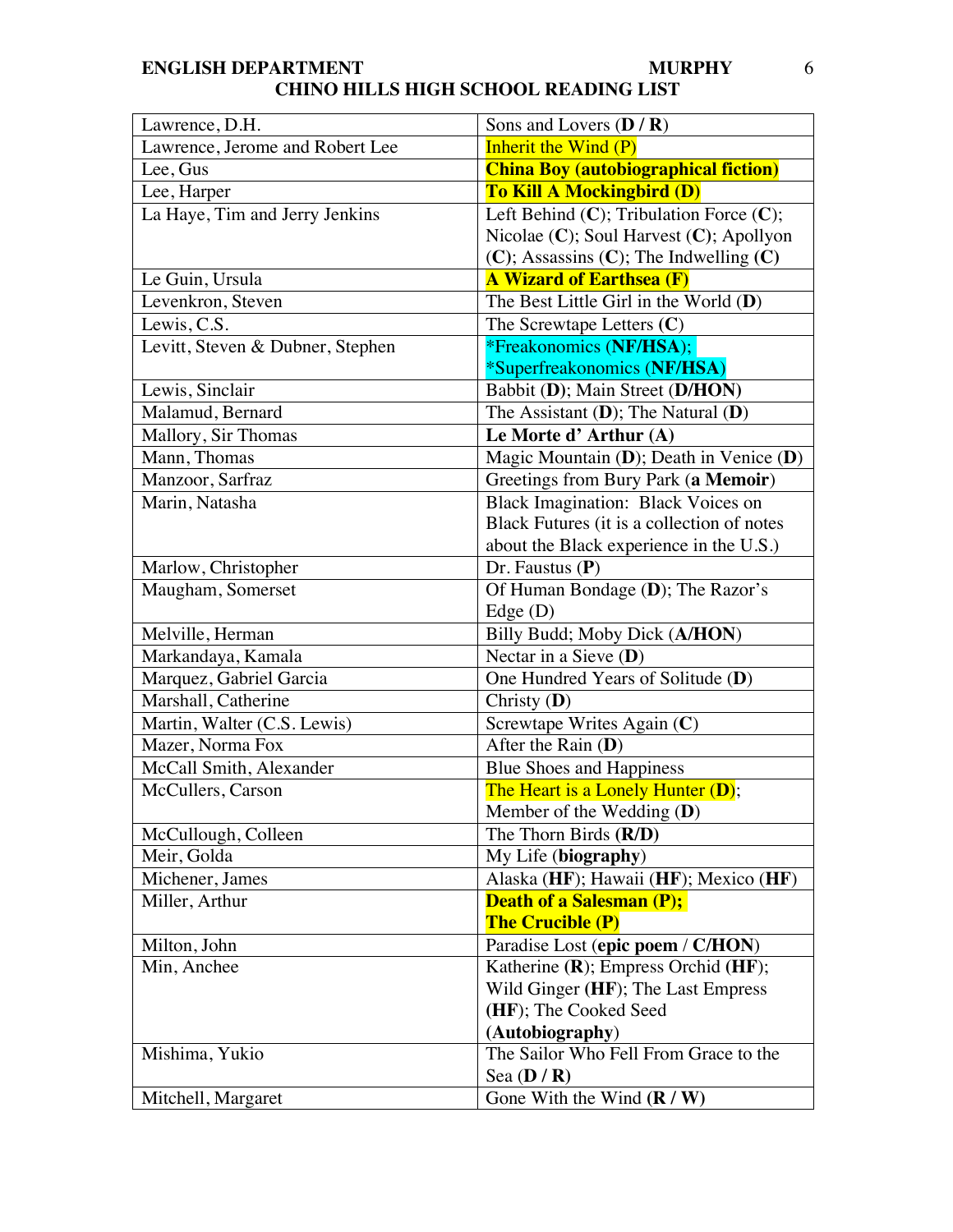#### **ENGLISH DEPARTMENT CHINO HILLS HIGH SCHOOL READING LIST MURPHY** 7

| Mnookin, Seth                    | <i>*The Panic Virus (NF/HSA)</i>                              |
|----------------------------------|---------------------------------------------------------------|
| Momaday, N. Scott                | House Made of Dawn $(D/R)$ ; Way to                           |
|                                  | Rainy Mountain (HF)                                           |
| More, Sir Thomas                 | Utopia (philosophical)                                        |
| Morris, Jeannie                  | Brian Piccolo - A Short Season                                |
| Morris (continued)               | (biography)                                                   |
| Morrison, Toni                   | <b>Beloved (D/R)</b> ; Song of Solomon (D);                   |
|                                  | Sula $(D)$ ; The Bluest Eye $(D)$                             |
| Morrow, Bethany                  | A Song Below Water $(F)$                                      |
| Moss, Michael                    | *Salt Sugar fat (NF/HSA)                                      |
| Myers, Walter Dean               | Monster $(D)$                                                 |
| Nasser, Stephan                  | My Brother's Voice: How a Young                               |
|                                  | Hungarian Boy Survived the Holocaust                          |
|                                  | (W & D)                                                       |
| Neuld, John                      | Lisa Bright and Dark (D)                                      |
| Nordhoff, James                  | Mutiny on the Bounty $(A/D)$                                  |
| Norris, Frank                    | The Octopus: A California Story (HF)                          |
| Norton, Andre                    | Lord of Thunder (SF); Sargasso of Space                       |
|                                  | $(SF)$ ; Catseye $(SF)$                                       |
| O'Neill, Eugene                  | Three Plays: Desire Under The Elms,                           |
|                                  | Strange Interlude, and Mourning Becomes                       |
|                                  | Electra $(P)$                                                 |
|                                  |                                                               |
| O'Brian, Tim (Vietnam War)       | <b>The Things They Carried (a collection</b>                  |
|                                  | of short stories)                                             |
| O'Reilly, Bill and Martin Dugard | Killing Jesus: A History (NF); Killing                        |
|                                  | Kennedy: The End of Camelot (NF);                             |
|                                  | Killing Lincoln: The Shocking                                 |
|                                  | Assassination that Changed America                            |
|                                  | Forever (NF)                                                  |
| Orwell, George                   | 1984 (SF); Animal Farm (F)                                    |
| Ozeki, Ruth                      | *My Year of Meats (NF/D/HSA)                                  |
| Pasternak, B.                    | Doctor Zhivago (R/W)                                          |
| Paton, Alan                      | $Cry$ , The Beloved Country (D)                               |
| Peretti, Frank                   | This Present Darkness (C); Piercing                           |
|                                  | Darkness $(C)$ ; Prophet $(C)$ ; The Oath $(C)$               |
| Plath, Sylvia                    | The Bell Jar (semi-autobiographical)                          |
| Plato                            | <b>The Republic (philosophy)</b>                              |
| Potok, Chaim                     | The Chosen (D); My name is Asher Lev                          |
|                                  | (D)                                                           |
| Preston, Richard                 | <b>*The Hot Zone (NF/T/D/HSA)</b> ; The                       |
|                                  | Cobra Event (T/D)                                             |
| Rand, Ayn                        | <b>Atlas Shrugged (politically</b>                            |
|                                  | philosophical); The Fountainhead (D)                          |
| Remarque, Erich Maria            | All Quiet on the Western Front $(W)$<br>Wide Sargasso Sea (D) |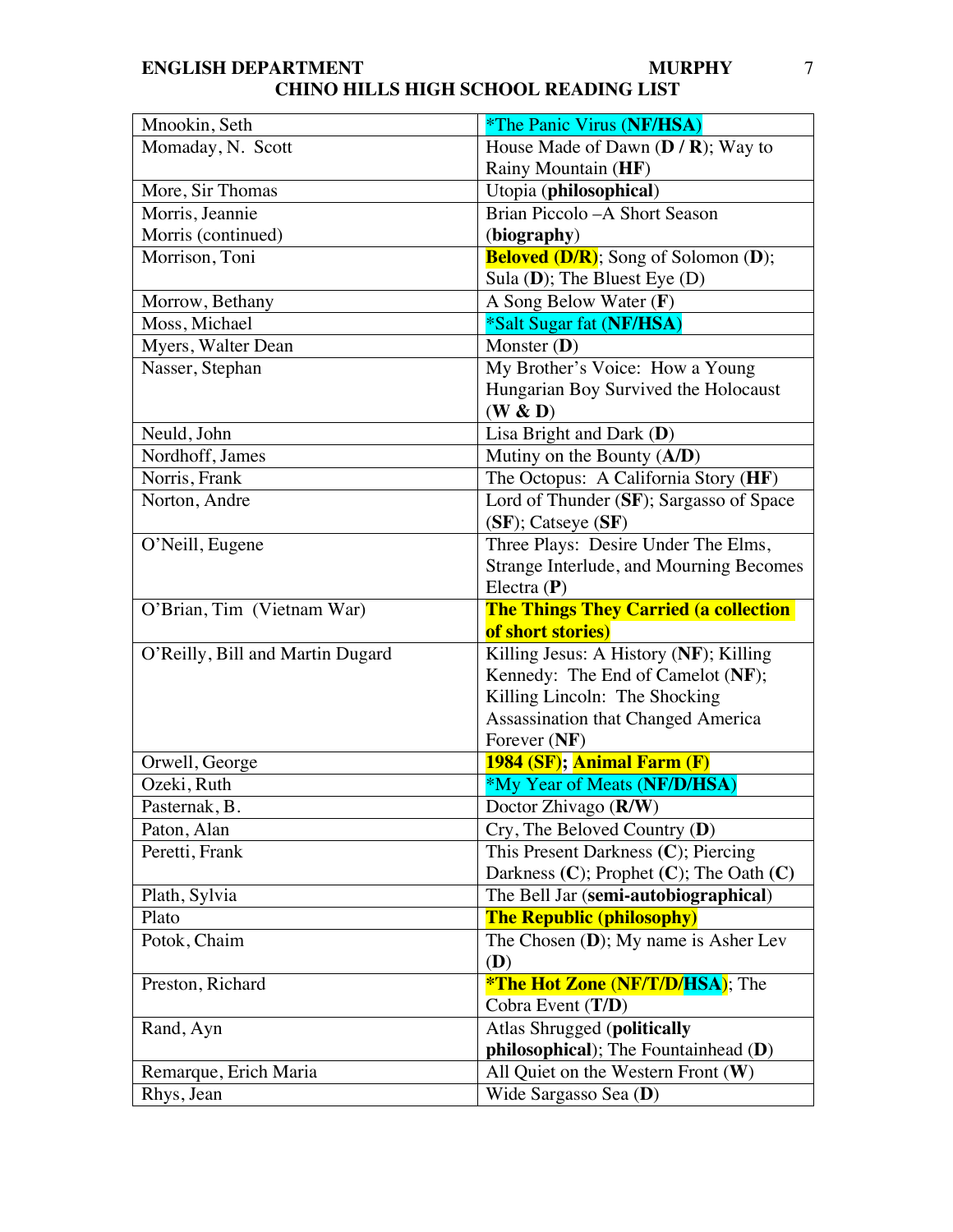| Rice, Ann                                | Interview with a Vampire (H); Christ the<br>Lord: Out of Egypt $(C)$ |
|------------------------------------------|----------------------------------------------------------------------|
| Rice, Luanne                             | <i>*The Secret Language of Sisters (D/HSA)</i>                       |
| Roach, Mary                              | <i><b>*The Curious Lives of Cadavers</b></i>                         |
|                                          | (NF/HSA)                                                             |
| Robbins, Alexandra                       | <i>*The Nurses: A Year of Secrets, Drama</i>                         |
|                                          | and Miracles with the Heroes of the                                  |
|                                          | Hospital (NF/HSA)                                                    |
| Rolvaag, O.E.                            | Giants in the Earth (HF)                                             |
| Ronson, Jon                              | *The Psychopath Test: A Journey                                      |
|                                          | Through the Madness Industry (NF/HSA)                                |
| Rostrand, Edmund                         | Cyrano De Bergerac (P)                                               |
| Sacks, Oliver                            | *Awakening (NF/HSA); *An                                             |
|                                          | <b>Anthropologist from Mars: Seven</b>                               |
| (Oliver Sacks is referenced a lot in Mr. | Paradoxical Tales (NF/HSA); *The Man                                 |
| Acker's Psychology and AP Psychology     | Who Mistook His Wife for a Hat and                                   |
| classes)                                 | other Clinical Tales (NF/HSA)                                        |
| Salinger, J.D.                           | <b>Catcher in the Rye (D)</b>                                        |
| Sánchez, Erika L.                        | I am Not Your Perfect Mexican Daughter                               |
|                                          | (D)                                                                  |
| Shakespeare, William                     | Any play <b>except Romeo and Juliet (R),</b>                         |
|                                          | <b>Julius Caesar (W/D), and Macbeth</b>                              |
|                                          | (T); Othello (D/R); Twelfth Night                                    |
|                                          | $(C/R)$ ; Much Ado About Nothing $(C)$ ;                             |
|                                          | Taming of the Shrew $(C/R)$ ; King Lear                              |
|                                          | (W)                                                                  |
| Shaw, George Bernard<br>Shelley, Mary    | <b>Pygmalion (P)</b><br>Frankenstein (H)                             |
| Shute, Neville                           | On the Beach (W/D)                                                   |
| Silko, Leslie Marmon                     | Ceremony (HSA D)                                                     |
| Sinclair, Upton                          | The Jungle (HF/HSA)                                                  |
| Skloot, Rebecca                          | *The Immortal Life of Henrietta Lacks                                |
|                                          | (NF/HSA)                                                             |
| Solzhenitsyn, Solzhenitsyn               | One Day in the Life of Ivan                                          |
|                                          | Denisovich (HF)                                                      |
| Sophocles                                | <b>Antigone (P)</b>                                                  |
| Sparks, Nicholas                         | Message in a Bottle $(R)$ ; The Guardian                             |
|                                          | $(T/R);$ *The Last Song $(D/R/HSA);$                                 |
|                                          | *Dear John (R/D/HSA); *Notebook                                      |
|                                          | (R/D/HSA)                                                            |
| Spiegelman, Art (a graphic novel is in   | Maus: A Survivor's Tale (F) graphic                                  |
| comic-strip format)                      | novel                                                                |
| Stendhal, Henri Beyle                    | The Red and the Black $(D/R)$                                        |
| Stoppard, Tom                            | Rosencrantz and Guldenstern Are                                      |
|                                          | Dead $(P)$                                                           |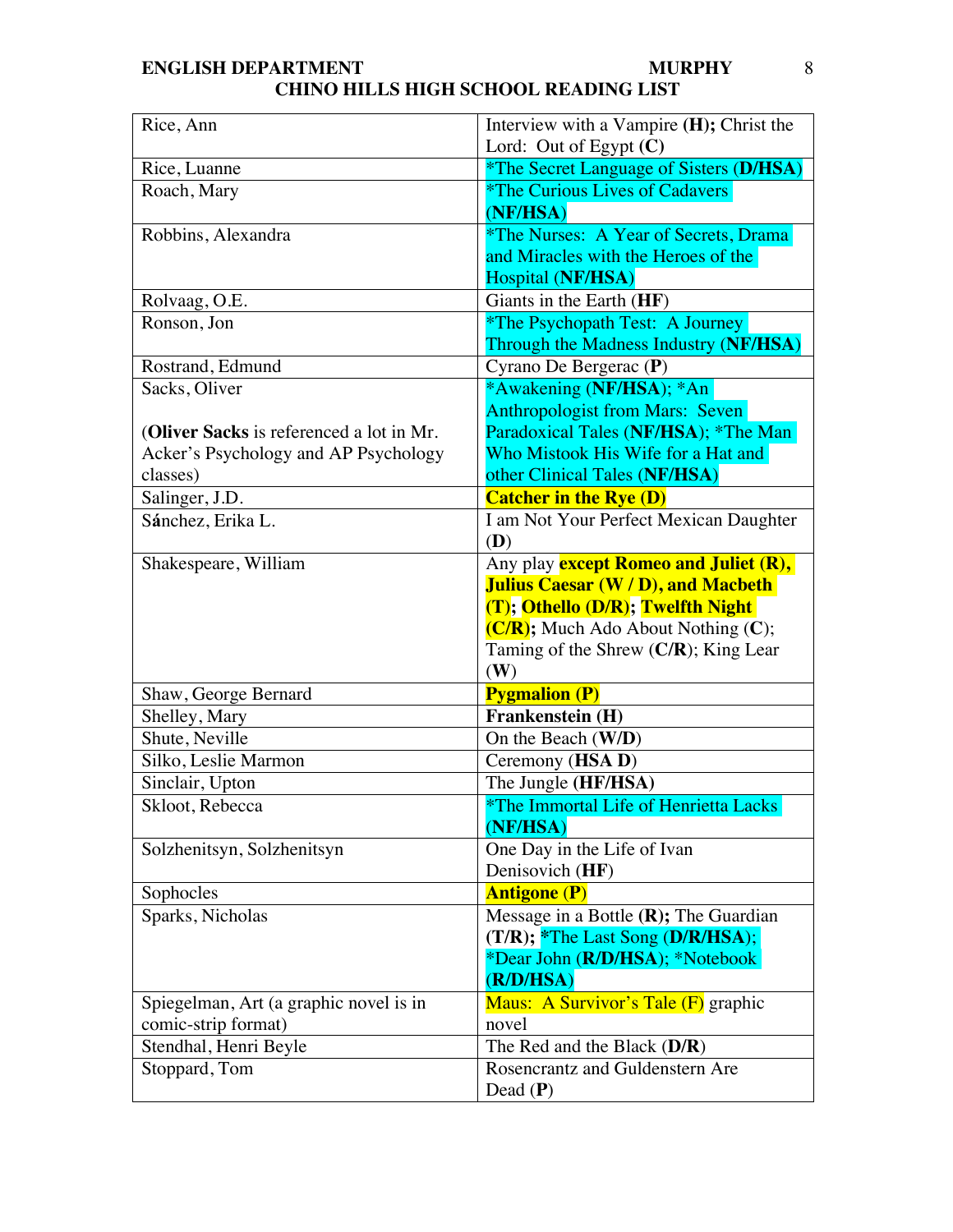| Steinbeck, John        | <b>The Grapes of Wrath (HF); Of Mice</b>      |
|------------------------|-----------------------------------------------|
|                        | and Men (D); Tortilla Flat (comedic           |
| Steinbeck (continued)  | drama); The Moon is Down $(W)$ ; East of      |
|                        | Eden $(R/D)$ ; Cannery Row $(D)$ ;            |
|                        | The Pearl $(D)$                               |
| Stevenson, Robert L.   | Treasure Island (A); Kidnapped (HF);          |
|                        | The Strange Case of Doctor Jekyll and         |
|                        | $My$ Hyde $(H)$                               |
| Stewart, Mary          | The Crystal Cave $(F)$ ; The Hollow           |
|                        | Hills $(F)$ ; The Last Enchantment $(F)$      |
| Strand, Ray            | *Death by Prescription: The Shocking          |
|                        | <b>Truth Behind an Overmedicated Nation</b>   |
|                        | (NF/HSA)                                      |
| Strauch, Barbara       | *The Primal Teen: What the New                |
|                        | Discoveries about the Teenage Brain Tell      |
|                        | us about our Kids (NF/HSA)                    |
| Stowe, Harriet Beecher | Uncle Tom's Cabin (HF/HON)                    |
| Swarthout, Glendon     | Bless the Beasts and the Children $(D)$       |
| Swift, Johnathan       | Gulliver's Travels (F)                        |
| Tan, Amy               | The Joy Luck Club (D/R): The Kitchen          |
|                        | God's Wife (D); The Hundred Secret            |
|                        | Senses (D); The Bonesetter's Daughter         |
|                        | (D)                                           |
| Tec, Nechama           | Defiance $(W & D)$                            |
| Ten Boom, Corrie       | The Hiding Place (C/biography)                |
| Thackeray, William     | Vanity Fair (R)                               |
| Thoreau, Henry D.      | <b>Walden (non-fiction); Civil</b>            |
|                        | <b>Disobedience (philosophical essay)</b>     |
| Tolkein, J.R.R.        | <b>The Hobbit (F); (any other book in the</b> |
|                        | <b>Lord of the Rings trilogy)</b> (F); The    |
|                        | Silmarillian $(F)$                            |
| Tolstoy, Leo           | War and Peace (W); The Death of Ivan          |
|                        | Illych $(C)$                                  |
| Turgenev, Ivan         | Fathers and Sons (HF)                         |
| Twain, Mark            | <b>Huckleberry Finn (A);</b> Tom Sawyer (A)   |
| Updike, John           | Rabbit Run $(D)$ ; The Centaur $(D)$ ;        |
|                        | Bech (D)                                      |
| Uris, Leon             | OB VII (HF); Exodus (HF); Mila 18             |
|                        | (HF); Trinity (HF)                            |
| Verni, Ken             | Happiness the Mindful Way: A Practical        |
|                        | Guide (NF)                                    |
| Villasenor, Vicor      | Rain of Gold (HF)                             |
| Vonnegut, Kurt         | Slaughterhouse Five $(W / SF)$ ; Breakfast    |
|                        | of Champions (D); Slapstick (D); God          |
|                        | Bless You Mr. Rosewater (D); Cat's            |